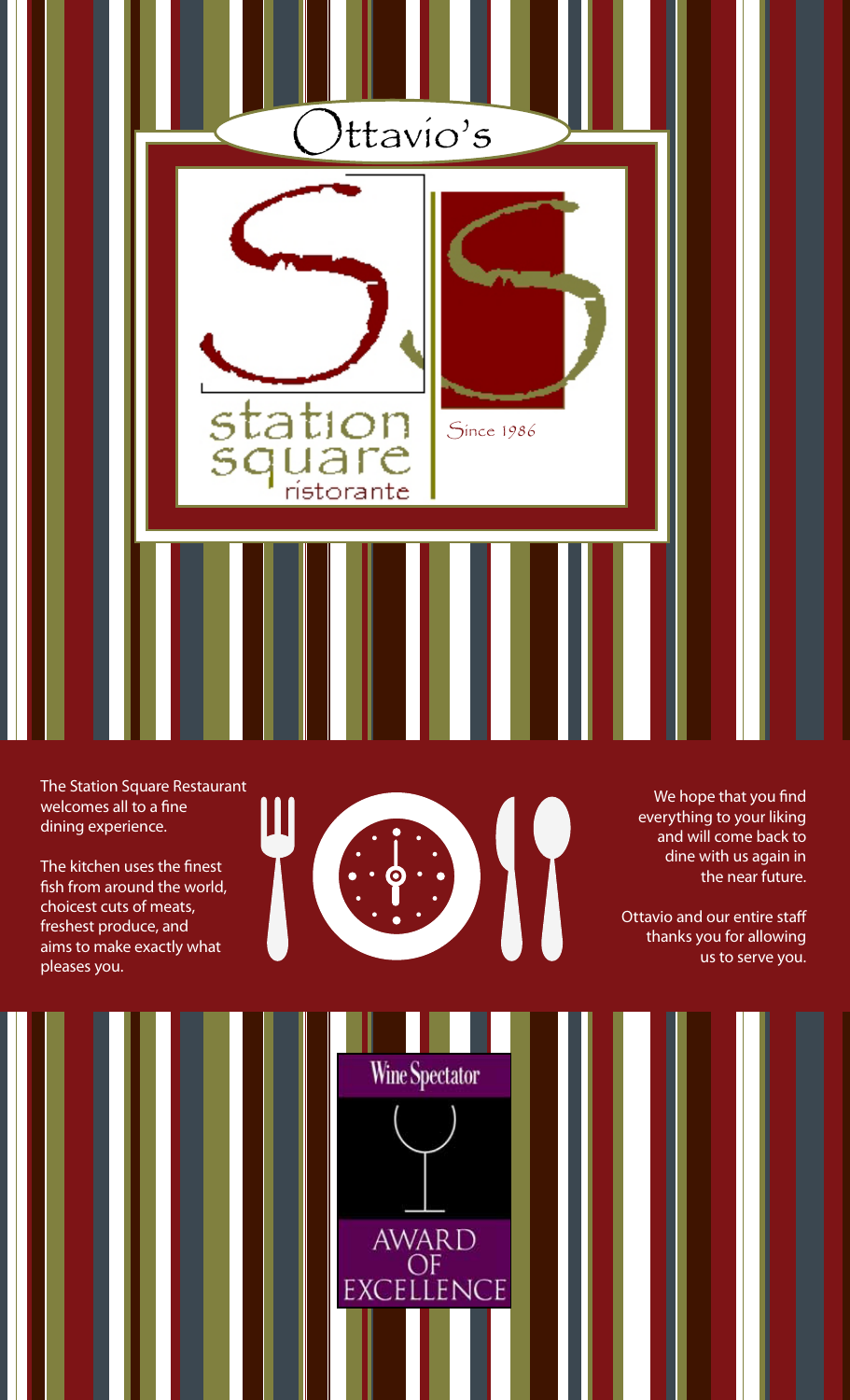## **Appetizers**

## **Broiled Stuffed Shrimp**

Large butter-flied shrimp broiled in butter, topped with crab meat stuffing. 8.99

### **Fried Cheese Sticks**

Five deep-fried mozzarella cheese sticks, served with marinara for dipping. 6.99

### **Antipasto Platter**

Soppresatta, prosciutto, provolone, Reggiano Parmigiano, roasted red peppers. 8.99

### **Stuffed Hot Peppers**

With sausage, topped with red sauce and melted provolone. 7.99

## **Deep Fried Vegetables**

Our large vegetable basket for two, onion rings served over fries. 6.99

## **Fried Calamari**

Tender, deep-fried calamari cooked to perfection. With homemade cocktail sauce for dipping. 8.99

## **Wing Dings**

Ten meaty seasoned chicken wings. 8.99

## **Onion Ring Basket**

Onion rings deep fried to a golden brown. 7.99

#### **Icy Shrimp Cocktail** G Iced shrimp with cocktail sauce and lemon. 8.99

**Broiled Bacon-Wrapped Shrimp** 

Broiled in garlic and butter. 8.99

## **Jumbo Crab Cocktail** G9.99 G

**Stuffed Mushroom Caps** Broiled in marinara sauce, stuffed with crab meat. 6.99

### **Bacon Cheese Skins**

Bacon and cheese in deep-fried potato pockets. 6.99

**Steamed Clams** G G Steamed clams with tomatoes, basil & scallions in a Chardonnay broth. 8.99

## **Chicken Spikes** Breaded chicken breast strips, deep-fried and served with fries. 7.99

### **VIP Stuffed Mushrooms**

Stuffed with crab meat and broiled in garlic butter. 6.99

### **Peppers in Oil** G

Small 2.99 Medium 3.99 Large 4.99 **Our Famous Italian Greens <b>G** 4.99

Greens and Hot Pepper<sup>(G)</sup> 5.99

# Gourmet Salads

### **The Cannonball**

A Station Square best seller! Crisp lettuce topped with bacon, ham, turkey, egg, tomato, olives, and cheese. Served with choice of dressing. 8.99

## **Pepper & Tomato Salad** G

Italian cut tomatoes and green peppers mixed in house dressing. 6.99 With dinner 3.99

## **Escarole Salad** G

Crispy white escarole and tomatoes tossed : with our special house dressing. 6.99 With dinner 3.99

## **Vegetarian Salad**

Spinach, lettuce, broccoli, cauliflower, tomatoes, olives, and mushrooms, served with choice of dressing. 6.99

### **Tuna or Chicken Salad**

Mounds of creamy tuna or chicken on a bed of lettuce lined with fresh fruit and lemon dressing. 8.99

### **Spinach Salad**

Fresh spinach, bacon, egg, mushrooms and croutons, smothered with hot bacon dressing. 7.99

### **Caprese Salad with Dinner**

Fresh tomatoes, basil & buffalo mozzarella topped with a balsamic vinaigrette. 5.99

**Classic Caesar Salad** ala carte 4.99 In place of dinner salad 1.99

### **House Salad** 2.99

**Dressing Choices:**

Balsamic Vinaigrette, Ranch, Italian, Lite Italian, French, Honey Mustard, Sweet n' Sour, 1000 Island. Bleu Cheese and Caesar Dressing add .99



Cup 2.99 Bowl 3.99

**FRIDAY - Clam Chowder**

**SATURDAY - Wedding**

G *gluten free* A/G *available gluten free, just ask!* 

*Consuming raw or undercooked meats, poultry, seafood, shellfish, or eggs may increase your risk of food borne illness, especially if you have certain medical conditions.*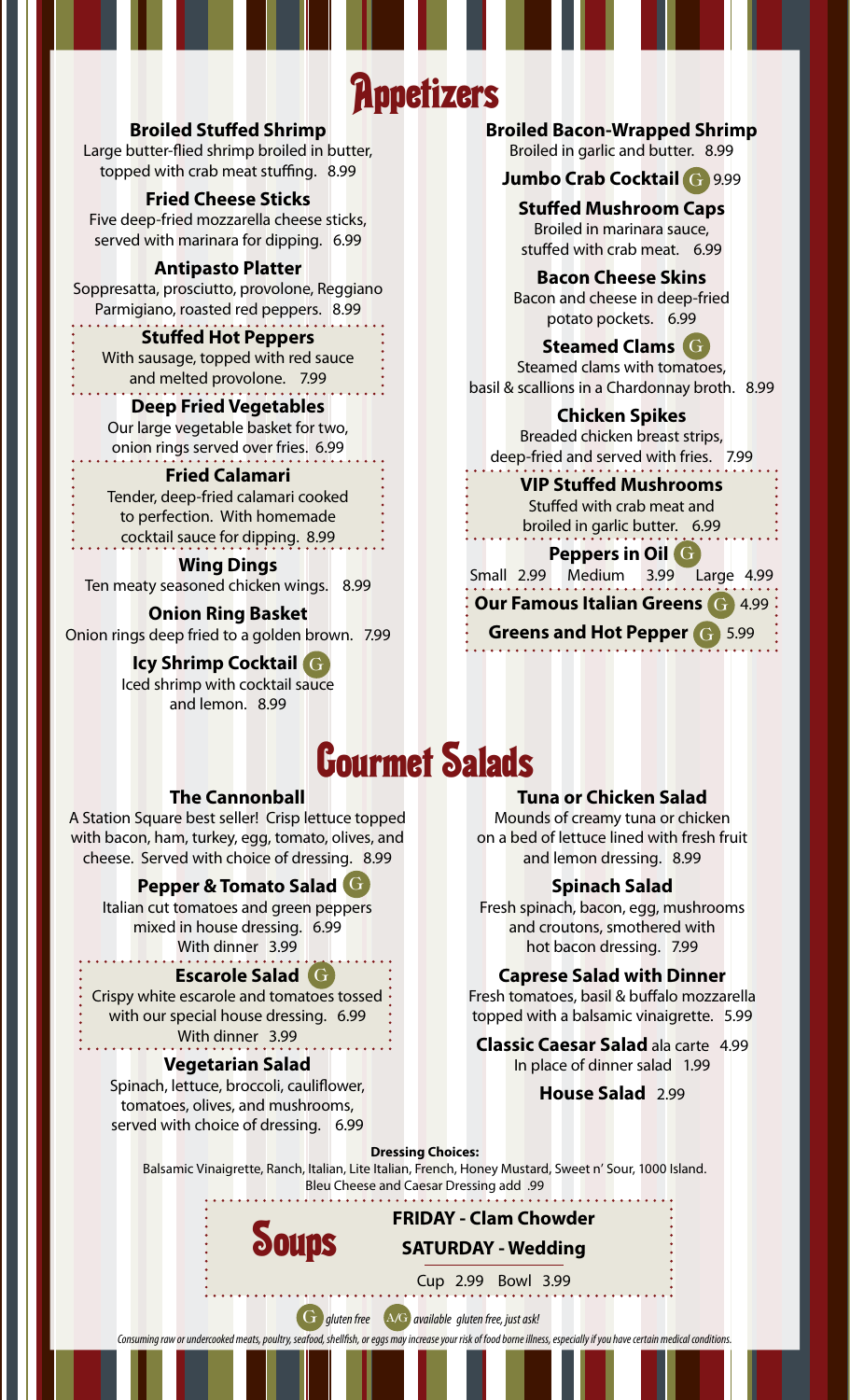## Chicken & Veal

**Station Square is proud to serve Coleman Natural Chicken. No Antibiotics, No Hormones, No Preservatives. Ever**

## **Veal Parmigiana**

Breaded veal smothered with provolone cheese and sauce, served with side of spaghetti. 17.99

## **Veal Scallopini**

Tender portions of veal sautéed with tomatoes, mushrooms, peppers & sherry wine. 17.99

## **Veal Marsala** A/G

Tender veal medallions sautéed in Italian Marsala wine with peppers and mushrooms. 17.99

## **Veal Francaise** A/G

Sautéed medallions of veal in sherry wine, lemon and butter. 17.99

## **Pan Fried Veal** A/G

Tender veal sautéed in fresh tomato sauce with sweet or hot peppers. 17.99

## **Pan Fried Chicken** A/G

Chicken breast sautéed in fresh tomato sauce with sweet or hot peppers. 16.99

## **Chicken Diablo** A/G

Fresh tomatoes, broccoli, tri-color bell peppers and hot banana peppers in a pink sauce. 16.99

## **Chicken Parmigiana**

Breaded chicken smothered with provolone cheese & sauce. Served with side of spaghetti and salad. 13.99

## **Chicken Marsala** A/G

Boneless breasts of chicken, sautéed in Italian Marsala wine with peppers and mushrooms. 15.99

#### **Chicken Jack** G G Two breasts of broiled boneless chicken, topped with Jack cheese, mushrooms and onions. 14.99

## **Chicken Cacciatore** A/G

Chicken breast sautéed with onions, mushrooms, peppers in a Marinara burgundy wine sauce, served on a bed of Fettuccine noodles. 16.99

## **Chicken Carbonara**

Sautéed chicken breast with chopped pancetta, peas, onions, in a parmesan cream sauce over fettuccine. 14.99

## **Chicken Glaze** G G

Two breasts of broiled boneless chicken marinated in Teriyaki, then topped with a sweet glaze. 13.99

## **Chicken Piccata** A/G

Boneless meaty breast of chicken sautéed in lemon, butter, mushrooms & sherry wine. 14.99

## **Chicken Cordon Bleu**

Boneless chicken breast stuffed with Swiss cheese and ham topped with hollandaise sauce. 13.99

## **Chicken Francaise**

Sautéed breast of chicken in sherry wine, lemon, and butter. 13.99

## Steaks

*All Steaks are House Cut from the finest USDA Choice, and chargrilled over an open flame. Served with your choice ofpotato or rice and salad.* 

## **Filet Mignon** G

9 oz.—The king of steaks. 23.99

**Queen Cut Filet Mignon** G G 7 oz.—Queen cut filet mignon. 19.99

**Stuffed Filet Mignon** Large filet stuffed with crab stuffing. 25.99

**Sirloin Filet with Mushrooms** G G 12 oz. center-cut Certified Angus beef sirloin

smothered with sautéed mushrooms. 17.99

## *~ Our Signature Steak ~* **Station Square Charred Ribeye** G G **16 oz. Certified Angus Beef**

boneless ribeye grilled

with charred seasonings. 22.99

*RARE* Red, almost translucent center, cool

**Add Mushrooms, Peppers, Onions, each .99 Bernaise or Demi-Glaze 2.59**  *MEDIUM RARE* Reddish pink, with a slight translucency at the very center

*MEDIUM* Almost uniformly

*MEDIUM WELL* Grayish pink, opaque, somewhat moist

*WELL DONE* Uniformly light in color

pink with juice on surface

G *gluten free* A/G *available gluten free, just ask!* 

*Consuming raw or undercooked meats, poultry, seafood, shellfish, or eggs may increase your risk of food borne illness, especially if you have certain medical conditions.*

20 oz. Steak—NY Strip and Filet all in one! 25.99

**Prime Rib Au Jus** G

**Porterhouse** G G

Slow roasted 12 oz. Certified Angus Beef

prime rib. 18.99

## **Strip Steak** G

12 oz. hand cut hearty portion of choice beef broiled to perfection. 18.99

## **Filet Mignon Italian Style** G G

Tender filet medallions sautéed in Cabernet wine sauce with garlic and fresh mushroom caps. 19.99

## **Rack of Lamb** G G

14 oz. domestic rack of lamb topped with a portobello mushroom demi-glaze. 25.99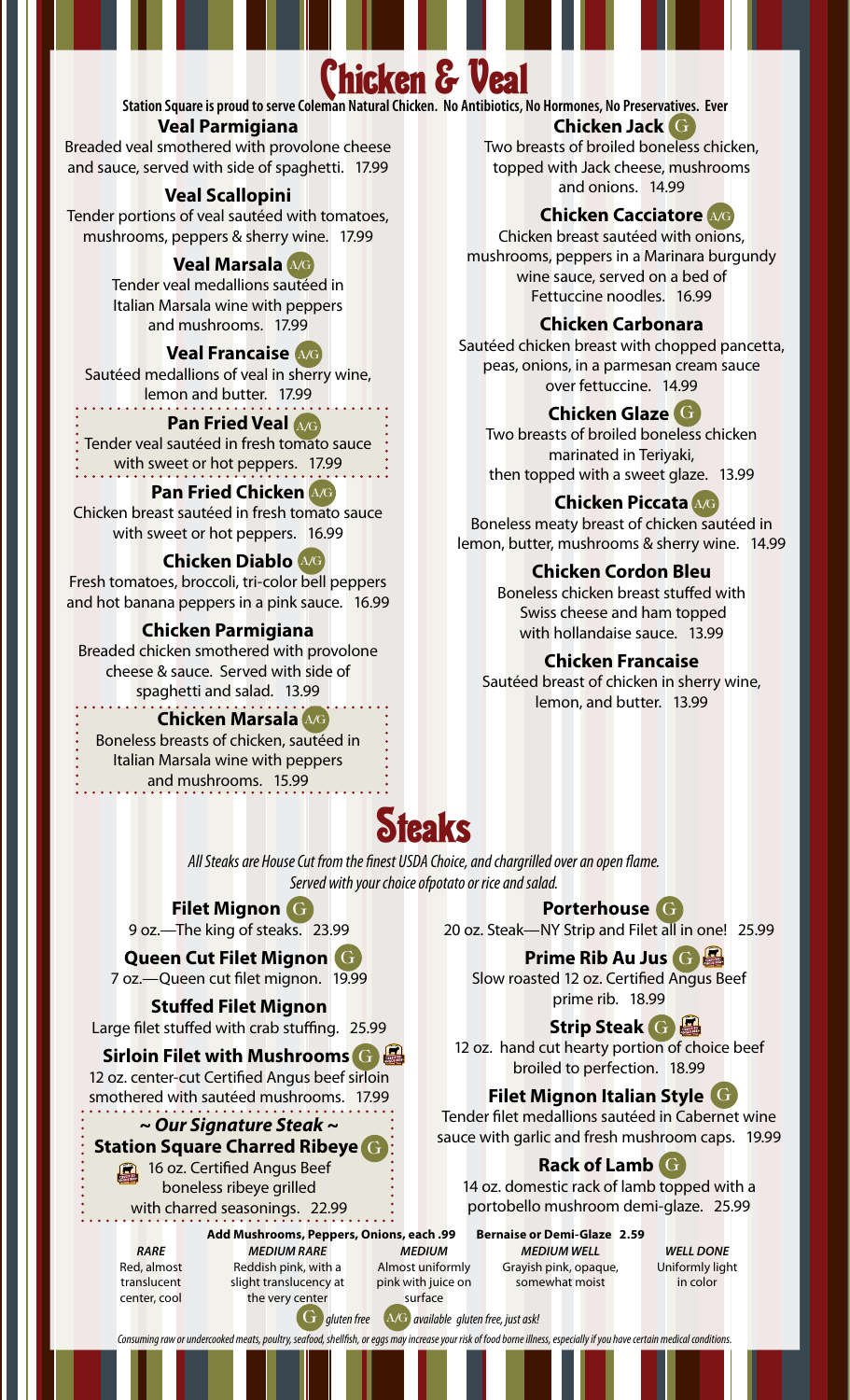## **Seafood**

*Served with your choice of potato, rice or fresh steamed broccoli and salad.*

### **Limoncello Snapper** A/G

Snapper served with fresh tomatoes, artichokes and asparagus in Italian Limoncello liquor. 19.99

#### **Broiled Swordfish** G G Broiled in a butter sauce. 19.99

**Stuffed Orange Roughy** Tender New Zealand roughy with crab meat stuffing. 19.99

### **Broiled Lobster Tails** G G

One or two 8 oz. coldwater tails 26.99 (1) 49.99 (2)

## **Broiled Scallops** G GLarge scallops broiled to perfection. 19.99

## **Shrimp Scampi** A/G

Sautéed large shrimp in garlic butter, Chardonnay and lemon. Served with rice and garden vegetables. 18.99

## **Shrimp Diane** A/G

Large shrimp in a spicy butter sauce with mushrooms and onions. Served with rice. 18.99

### **Deep-Fried Shrimp**

Six large shrimp deep-fried to a golden brown. 16.99

## **Pasta**

### **Roma Style Lasagna**

Homemade with a blend of fresh ground lamb, veal, beef and Italian sausage with romano, parmesan and fresh mozzarella cheeses. Very flavorful! 13.99

### **Spinach Lasagna**

Ricotta cheese and spinach blend. 11.99

**Fettucine Alfredo** 11.99 With chicken. 13.99

### **Fettucine Plus**

Noodles covered with a creamy Alfredo sauce with baby shrimp. 13.99

#### **Fettucine Primavera**

The same creamy cheese sauce topped with mixed vegetables. 13.99

### **Veal or Cheese Tortellini**

Red or Alfredo noodles wrapped and stuffed with your choice of veal or Italian cheeses. 14.99

> **Cheese Ravioli** With marinara sauce. 11.99

### **Eggplant Parmigiana**

Tender eggplant covered with melted provolone and tomato sauce with a side of spaghetti. 12.99

**Spaghetti** 8.99 With meatballs 9.99

**Sausage Spaghetti** Spaghetti topped with fresh Italian sausage. 12.99

> **Spaghetti con Funghi** Mushrooms and garlic, olive oil and scallions. 12.99

## **Linguine in Clam Sauce**

Linguine topped with clams in a seasoned red or white sauce. 13.99

#### **Linguine Marinara**

Linguine in a tomato basil sauce. 9.99

### **Linguine Diablo**

Linguine topped with fresh sautéed shrimp and clams in a garlic tomato sauce. 18.99 With chopped banana peppers. 19.99

#### **Gnocchi**

Served with meat or marinara sauce. 12.99 In pink sauce. 13.99

### **Penne Vodka**

Served in a pink vodka sauce. 13.99 With chicken. 15.99 With shrimp. 18.99

**Add a homemade meatball to any dish for 1.29 Substitute Whole Wheat Pasta for .99 or Gluten Free Pasta for 1.99**

**All of our sauces are homemade daily and are available by the quart for carry-out.**

G *gluten free* A/G *available gluten free, just ask!* 

*Consuming raw or undercooked meats, poultry, seafood, shellfish, or eggs may increase your risk of food borne illness, especially if you have certain medical conditions.*